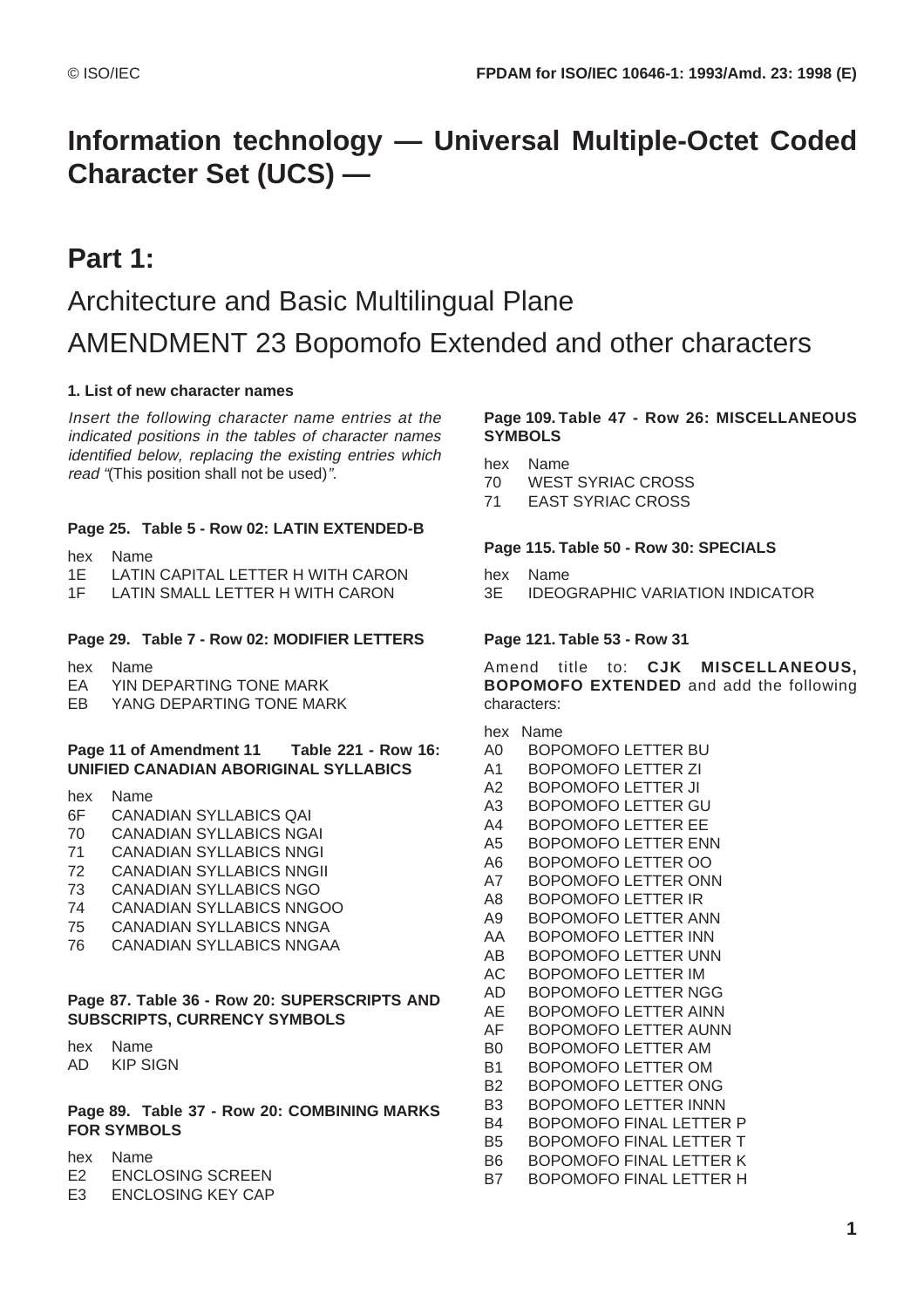## **FPDAM for ISO/IEC 10646-1: 1993/Amd. 23: 1998 (E)** © ISO/IEC

## **2. List of new graphic symbols**

Insert the following character graphic symbols at the indicated positions in the tables of character glyphs identified below, replacing the existing entries which are indicated by a hatched fill.

## **Page 24.**

## **Table 5 - Row 02: LATIN EXTENDED-B**

021E:



021F:

## **Page 28.**

## **Table 7 - Row 02: MODIFIER LETTERS**



## **Page 10 of Amendment 11.**

## **Table 221 - Row 16: UNIFIED CANADIAN ABORIGINAL SYLLABICS**



1675: 1676: ˆ ı

**Page 86.** 

**Table 36 - Row 20: SUPERSCRIPTS AND SUBSCRIPTS, CURRENCY SYMBOLS**



**Page 88.**

**Table 37 - Row 20: COMBINING MARKS FOR SYMBOLS**

| 20E2: |  |
|-------|--|
| 20E3: |  |

**Page 108.**

## **Table 46 - Row 26: MISCELLANEOUS SYMBOLS**



**Page 114.**

**Table 50 - Row 30: SPECIALS**